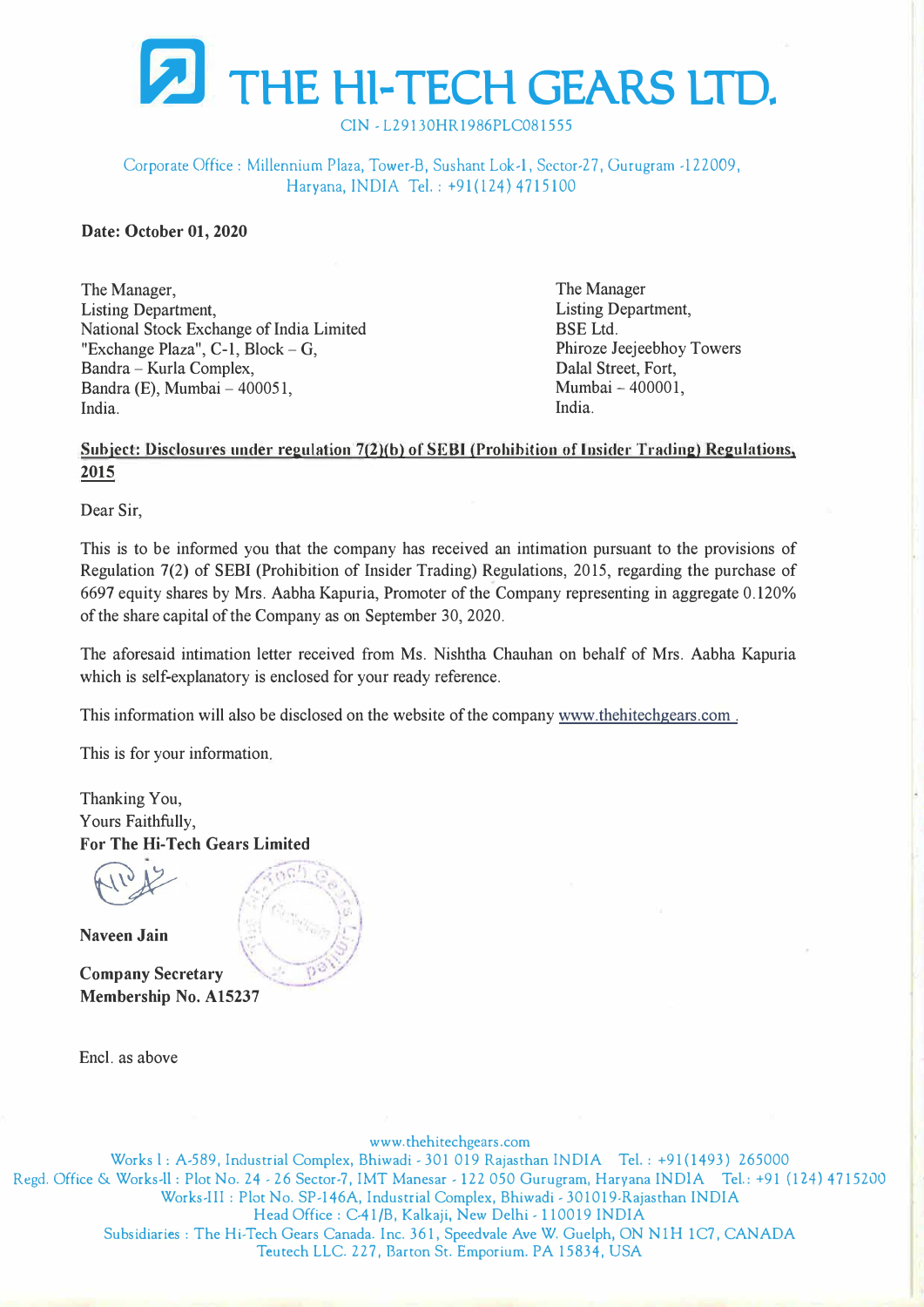Date: September 30, 2020

To **The Company Secretar)' Hi-Tech Gears Limited**  14<sup>th</sup> Floor, Millennium Tower - B Sushant Lok-1, Gurgaon, Haryana

In Reference: BSE Code: 522073 NSE Code: HITECHGEAR

**Subject: Disclosure under Regulation 7(2)(a) SEBI (Prohibition oflnsider Trading) Regulations, 2015** 

Dear Sir,

I Nishtha Chauhan, duly authorized by Mrs. Aabha Kapuria vide authority letter dated September 25, 2020 with respect to make the disclosure(s) under SEBI (Prohibition of Insider Trading) Regulations, 2015 and Company's Code of Conduct to Regulate, Monitor and Report trading by Designated Persons.

Therefore, please find the attached herewith the disclosure as required under Regulation 7(2)(a) SEBI (Prohibition of Insider Trading) Regulations, 2015, if applicable, regarding purchase of 6697 equity shares. The shares were purchased in the following manner from NSE:

| Date of transaction | No of shares purchased | Average price | Value of shares including<br>brokerage and taxes (Amount<br>in $Rs.$ ) |
|---------------------|------------------------|---------------|------------------------------------------------------------------------|
| 28.09.2020          | 1000                   | 135.37        | 1,35,368.62                                                            |
| 28.09.2020          | 1429                   | 132.81        | 1,89,786.34                                                            |
| 29.09.2020          | 1354                   | 134.63        | 1,82,284.38                                                            |
| 29.09.2020          | 2914                   | 140.90        | 4, 10, 571.44                                                          |

The total equity shares held by Mrs. Aabha Kapuria is now 22647, which is 0.120%.

I further declare that the aforesaid shares purchased from open Market, when the trading window was not closed.

Please disclose the information to the Stock Exchanges, where the shares are listed in compliance of the above mentioned Regulations, if applicable.

Kindly update the records.

Yours sincerely,

Signature: *J* **Nishtha Chauhan** 

Encl. as above

CC:

1. The Manager (Listing) Bombay Stock Exchange Ltd. Mumbai

2. The Manager (Listing) National Stock Exchange Ltd. Mumbai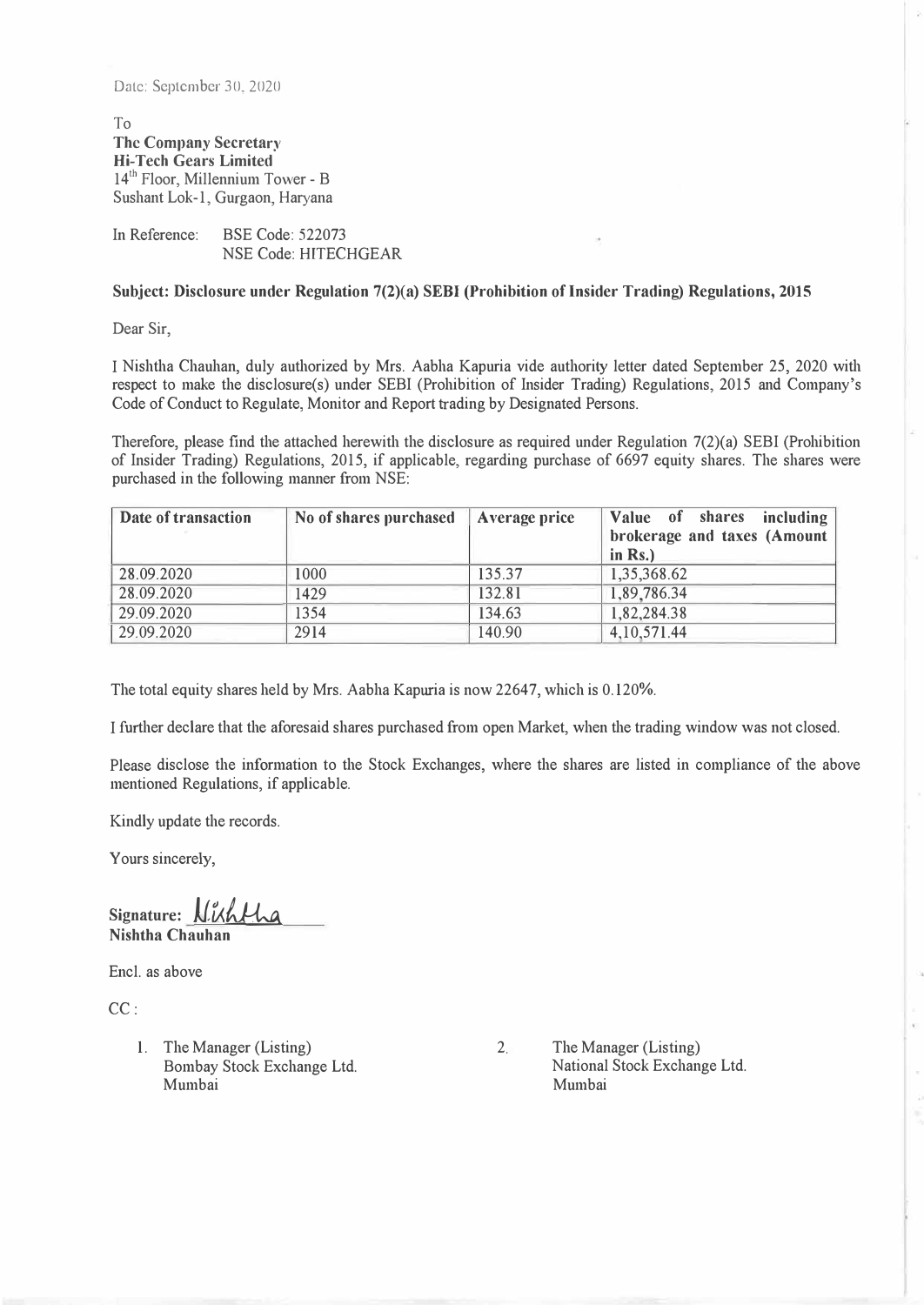| <b>FORM C</b>                                                                                                               |
|-----------------------------------------------------------------------------------------------------------------------------|
| SEBI (Prohibition of Insider Trading) Regulations, 2015 [Regulation 7(2) read with Regulation 6 (2) – Continual disclosure] |

|                         | Name of the Company: The Hi-Tech Gears Limited |                              |          |                               |      |                            |                             |                      |                   |                                           |                   | ISIN of the Company: INE127B01011 |                           |
|-------------------------|------------------------------------------------|------------------------------|----------|-------------------------------|------|----------------------------|-----------------------------|----------------------|-------------------|-------------------------------------------|-------------------|-----------------------------------|---------------------------|
| <b>Details of</b>       | Category of                                    | <b>Securities held prior</b> |          | securities acquired/ disposed |      |                            | <b>Securities held post</b> |                      | Date of allotment |                                           | Date of           | <b>Mode of</b>                    |                           |
| change in               | <b>Person</b>                                  | to acquisition /             |          |                               |      |                            |                             | acquisition/disposal |                   | advice/ acquisition<br>of shares/ sale of |                   | intimation<br>to                  | acquisition               |
| holding of              | (Promoters/                                    | disposal                     |          |                               |      |                            |                             |                      |                   |                                           |                   |                                   | / disposal                |
| <b>Securities</b>       | KMP/                                           |                              |          |                               |      |                            |                             |                      |                   | shares specify                            |                   | company                           | $($ on                    |
| of                      | Directors/                                     |                              |          |                               |      |                            |                             |                      |                   |                                           |                   |                                   | market/pub                |
| Promoter,               | <b>Immediate</b>                               |                              |          |                               |      |                            |                             |                      |                   |                                           |                   |                                   | lic/rights/               |
| <b>Employee</b>         | relative to /                                  |                              |          |                               |      |                            |                             |                      |                   |                                           |                   |                                   | preferential              |
| or Director             | others etc.)                                   |                              |          |                               |      |                            |                             |                      |                   |                                           |                   |                                   | offer / off               |
| of a listed             |                                                |                              |          |                               |      |                            |                             |                      |                   |                                           |                   |                                   | market/                   |
| company                 |                                                |                              |          |                               |      |                            |                             |                      |                   |                                           |                   |                                   | Inter-se                  |
| and other               |                                                |                              |          |                               |      |                            |                             |                      |                   |                                           |                   |                                   | transfer,                 |
| such                    |                                                |                              |          |                               |      |                            |                             |                      |                   |                                           |                   |                                   | ESOPs etc.)               |
| persons as<br>mentioned |                                                | <b>Type of</b>               | No. and  | <b>Type of</b>                | No.  | <b>Value</b>               | <b>Transa</b>               | <b>Type of</b>       | No. and           | From                                      | To                |                                   |                           |
| in                      |                                                | security                     | % of     | security                      |      |                            | ct ion                      | security             | $%$ of            |                                           |                   |                                   |                           |
| <b>Regulation</b>       |                                                | (For eg. $-$<br>Shares,      | sharehol | (For eg.                      |      |                            | <b>Type</b>                 | (For eg.             | sharehol          |                                           |                   |                                   |                           |
| 6(2). Name,             |                                                |                              | ding     | -                             |      |                            | (Buy/                       | ▃                    | ding              |                                           |                   |                                   |                           |
| PAN,                    |                                                | Warrants,<br>Convertibl      |          | Shares,<br>Warrant            |      |                            | Sale/                       | Shares.              |                   |                                           |                   |                                   |                           |
| CIN/DIN.                |                                                | e                            |          |                               |      |                            | Pledge /<br><b>Revoke</b>   | <b>Warrant</b>       |                   |                                           |                   |                                   |                           |
| & address               |                                                | <b>Debenture</b>             |          | s,<br>Converti                |      |                            |                             | S,<br>Converti       |                   |                                           |                   |                                   |                           |
| with                    |                                                | s etc.)                      |          | ble                           |      |                            | Invoke)                     | ble                  |                   |                                           |                   |                                   |                           |
| contact Nos             |                                                |                              |          | <b>Debentu</b>                |      |                            |                             | <b>Debentu</b>       |                   |                                           |                   |                                   |                           |
|                         |                                                |                              |          | res etc.)                     |      |                            |                             | res etc.)            |                   |                                           |                   |                                   |                           |
| Name:                   | Promoters                                      | 15950                        | .084%    | Equity                        | 1000 | Rs.                        | Buy                         | Equity               | 16950             | Septemb                                   | Septemb           | September                         |                           |
| Aabha                   |                                                |                              |          | Shares                        |      | 135368.62                  |                             |                      |                   |                                           |                   | 30, 2020                          | On Market                 |
|                         |                                                |                              |          |                               |      |                            |                             |                      |                   |                                           |                   |                                   |                           |
|                         |                                                |                              |          |                               |      |                            |                             | Shares               | Equity            | er 28,<br>2020                            | er 28,            |                                   |                           |
| Kapuria<br>PAN:         |                                                |                              |          |                               |      | (including)                |                             |                      | <b>Shares</b>     |                                           | 2020              |                                   |                           |
| AJKPK323                |                                                |                              |          |                               |      | brokerage                  |                             |                      | 0.090%            |                                           |                   |                                   | (National<br><b>Stock</b> |
| 6F                      |                                                |                              |          |                               |      | and taxes)                 |                             |                      |                   |                                           |                   |                                   |                           |
| Address:                |                                                |                              |          |                               |      |                            |                             |                      |                   |                                           |                   |                                   | Exchange)                 |
| 180,                    |                                                |                              |          |                               |      |                            |                             |                      |                   |                                           |                   |                                   |                           |
| Adjoining               |                                                |                              |          |                               |      |                            |                             |                      |                   |                                           |                   |                                   |                           |
| Country                 |                                                | 16950                        | 0.090%   |                               |      |                            |                             |                      | 18379             |                                           |                   | September                         |                           |
| Club, Sainik            |                                                |                              |          | Equity<br><b>Shares</b>       | 1429 | 1,89,786.34<br>(including) | Buy                         | Equity<br>shares     | Equity            | Septemb<br>er 28,                         | Septemb<br>er 28. | 30, 2020                          | On Market                 |

 $\sim$ 

 $\mathcal{A}$  .

Page | 3

 $\sim$